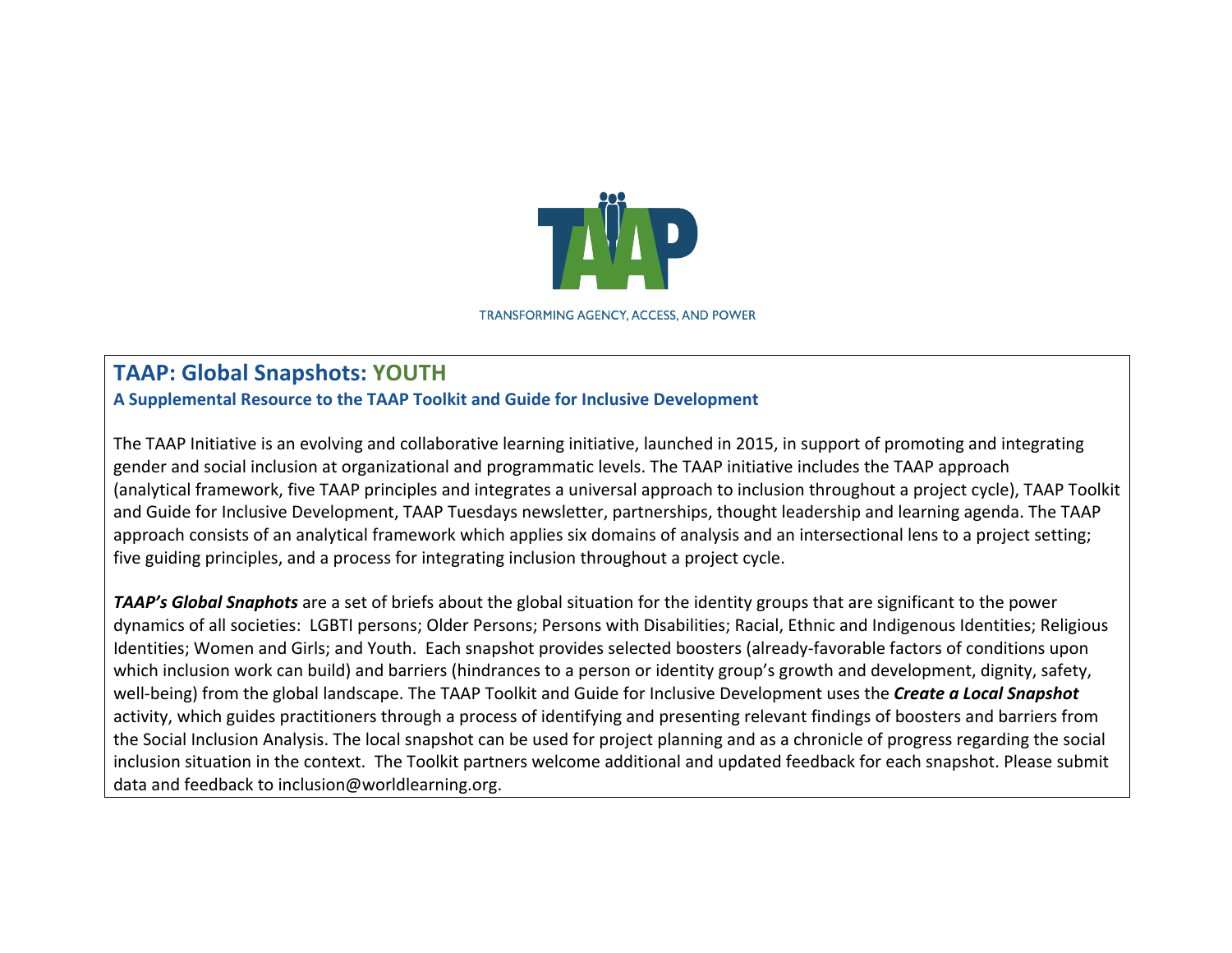## **GLOBAL SNAPSHOT: YOUTH SNAPSHOT STATISTICS**

## The Global Situation:

- In 2013, 621 million youth were neither working or studying.
- Globally, 43% of the total number of homicides each year occur among youth 10-29 years of age.<sup>ii</sup>
- Young people are three times more likely to be jobless than adults.  $^{\text{iii}}$
- 2.6 million annual deaths among young people are generally preventable.<sup>iv</sup>
- 66% of young people globally do not feel their government cares about what they think.<sup>Y</sup>

| <b>Global Boosters</b>                                                          | <b>Global Barriers</b>                                                              |
|---------------------------------------------------------------------------------|-------------------------------------------------------------------------------------|
| The Universal Declaration of Human Rights (1948) outlines the rights of         | Lack of Employment/Schooling: Youth that are not working or going to                |
| all people.                                                                     | school are experiencing "waithood" and find themselves in limbo,                    |
|                                                                                 | between childhood and adulthood, and are more likely to join gangs or               |
| The UN has identified youth issues as a top priority and established the        | other extralegal means or economic gain. <sup>xiii</sup>                            |
| Office of the Secretary-General's Envoy on Youth in 2013.                       |                                                                                     |
|                                                                                 | Underrepresentation in Politics and decision-making bodies: Globally,               |
| National Youth Policies: As of 2014, 127 countries had national youth           | less than 6% of parliamentarians are under 35 years old. <sup>xiv</sup> Despite the |
| policies. vii                                                                   | fact that young people disproportionately face poverty and constitute a             |
|                                                                                 | significant proportion of the population in low-income countries, 2 out of          |
| International Day of Youth: 12th of August.                                     | 3 countries do not consult with young people as a part of the process of            |
|                                                                                 | preparing poverty reduction strategies or national development plans. <sup>xv</sup> |
| United Nations Convention on the Rights of the Child: The most widely           |                                                                                     |
| ratified international human rights instrument, with 196 States                 | Negative stereotypes: Young people may be perceived to be                           |
| Parties. <sup>viii</sup>                                                        | troublemakers, idealistic and/or immature. xvi                                      |
|                                                                                 |                                                                                     |
| Increased literacy: Youth literacy rates are trending upwards in every          | Controlling forces: Young people can face controlling influences from               |
| region of the world, up from 83% globally in 1990 to 90% in 2011. <sup>18</sup> | those in positions of power and responsibility, e.g. teachers, parents,             |
|                                                                                 | religious leaders and can be subject to laws specifically designed to               |
| Inclusion Minded: Youth are more likely to have positive views on               | control people of their age, e.g. curfews. <sup>xvii</sup>                          |
| diversity than adults, and can help build more inclusive societies as           |                                                                                     |
| future leaders. <sup>x</sup>                                                    |                                                                                     |